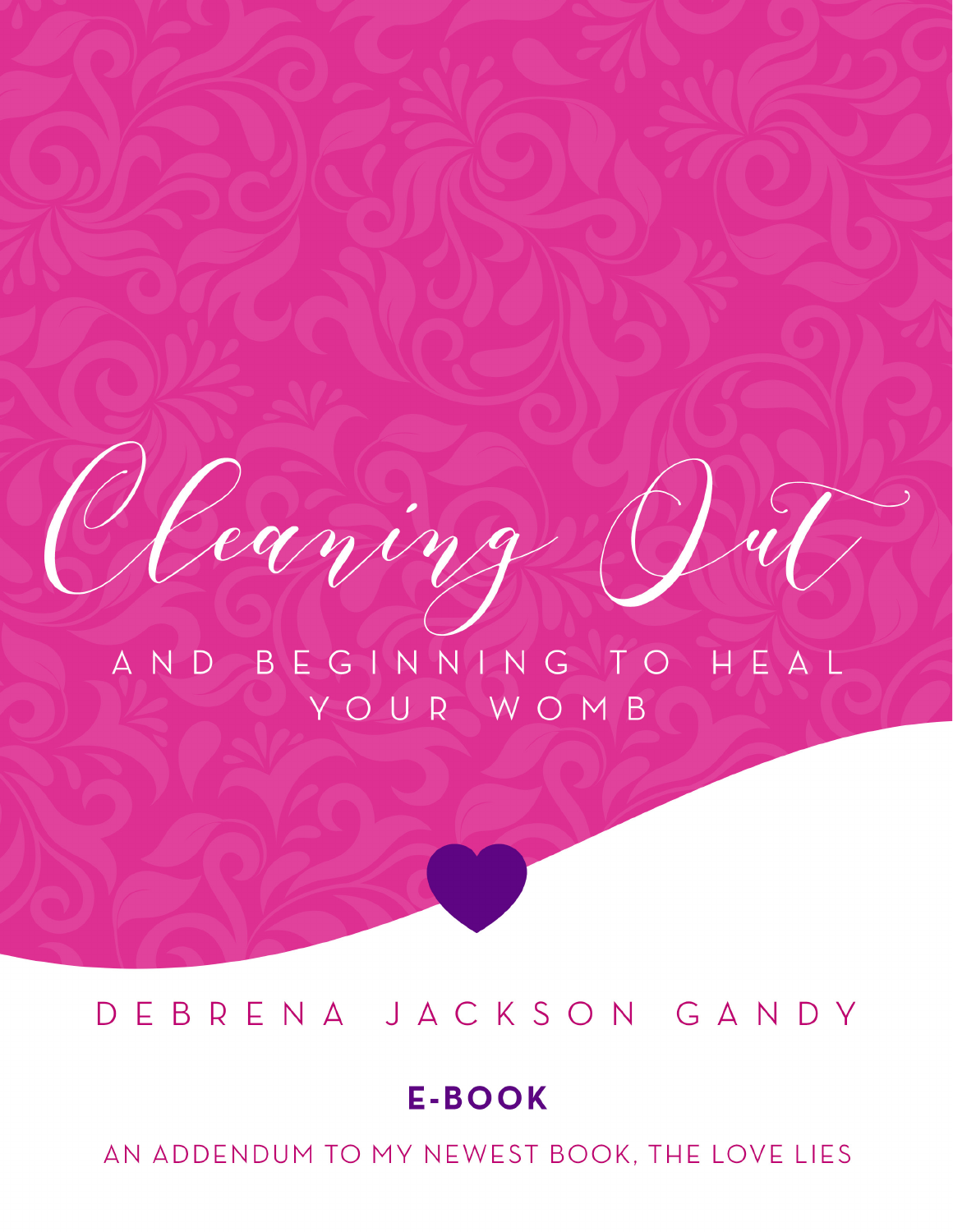Understand

YOUR UNIQUENESS AS A WOMAN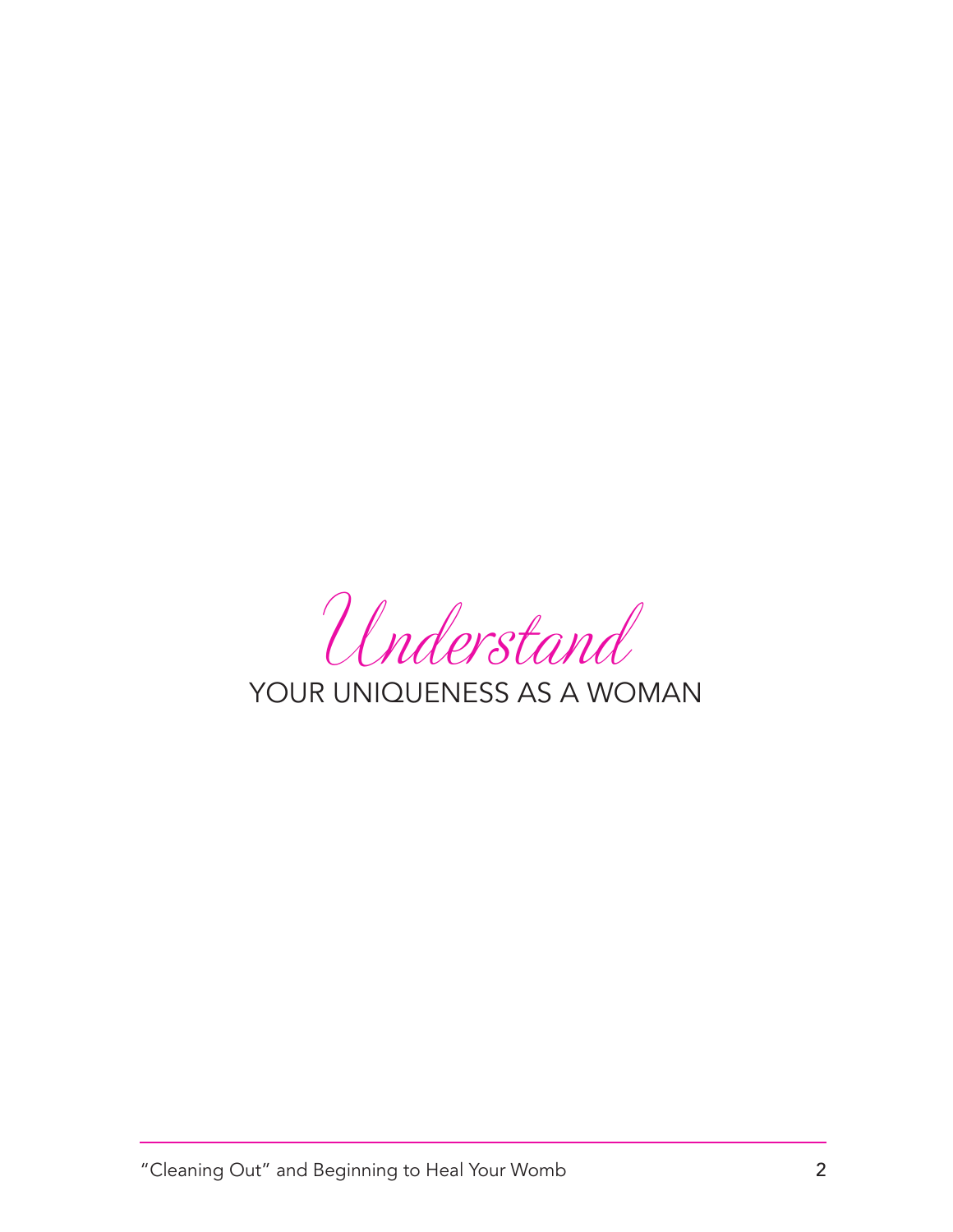It is critical that you understand and are clear - it is woman who was the culminating and crowning glory of all earthly creation, not man. We've allowed this to be mis-represented, and for the insinuation to be that man being created first meant that he was superior, and woman inferior or subordinate. Not true!

creation, the Creator included an "advanced feature" in the "woman model" of human being that is not in the "man model." Without it, humanity would have not had a way to continue and perpetuate itself. I'm referring here to the divine space within each woman called a womb. The anatomical term for the organ housed in the spiritual womb space is the uterus. In addition to being the final creation, the apex and the crescendo of all earthly

The womb is the divine, creative place within woman where human life is incubated and birthed. But you must recognize that, spiritually and emotionally, it also represents the "seat" of your feminine power, feminine magnetism, feminine creativity and intuition. It is your spiritual core, and the center of your Divine Receiving Station. Thus, your natural posture and way of being in love relationships and marriage is that of receiving (just look at the design of the male and female anatomy and sex organs– the man is the giver and the woman is the receiver.) It is also is the "space" from which dreams and visions are incubated and born. Even if you've had a hysterectomy and had your uterus removed (sadly, nearly 600,000 hysterectomies occur in the U.S. each year!!), then you still have the divine womb space within your body and being. No surgery or procedure can take your womb away from you!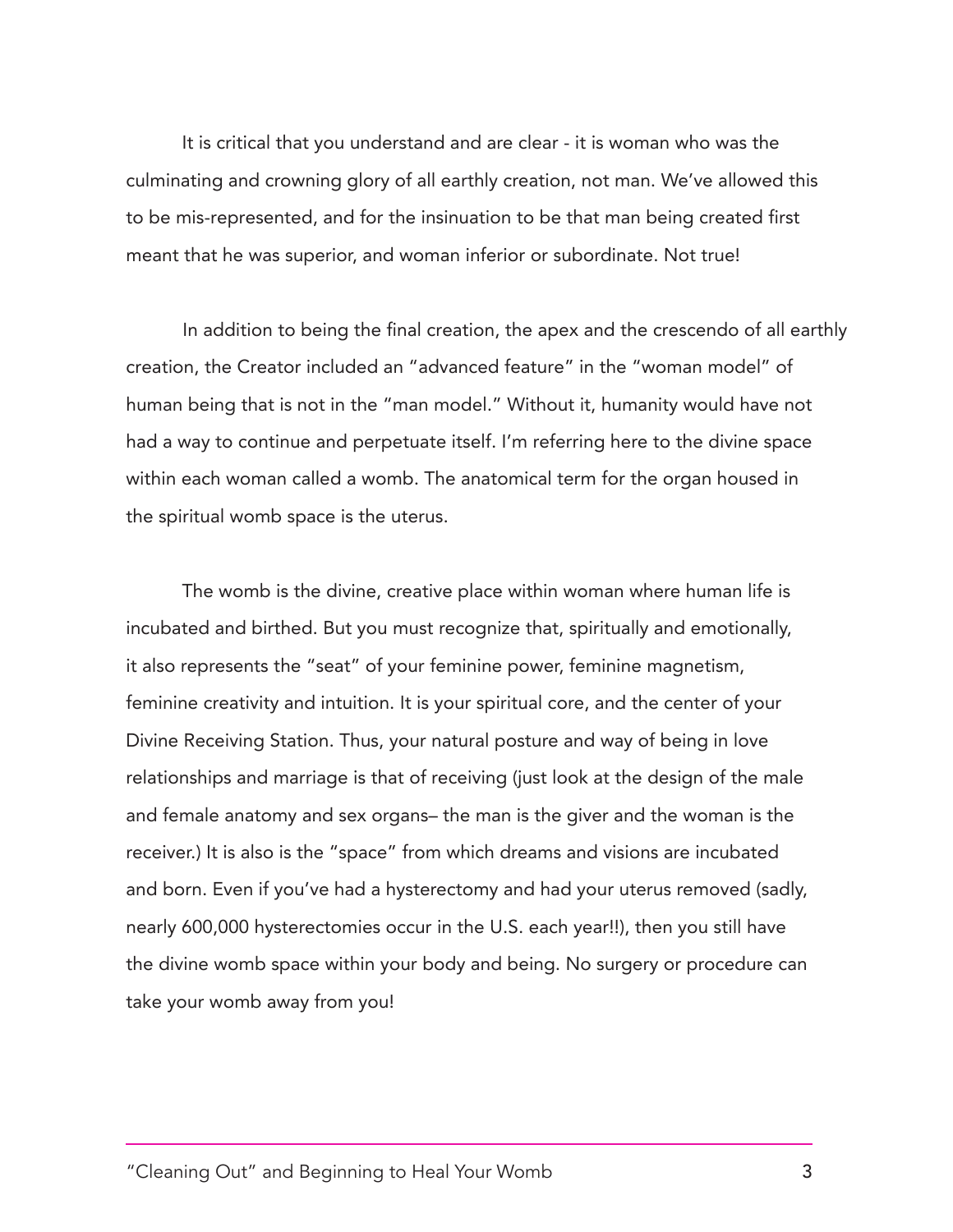Honor Your Temple

As a female, your body is the divine temple of the Creator on Earth. Being the gift means that you get to grow into new understanding and learning about how to do two very important things:

- 1) How to honor your body temple
- 2) How to protect your womb portal

To honor means to treat with integrity, reverence and respect. And the living temple I'm referring to here is your body. Whether you acknowledge it or not, whether you realize it or not, your body is a divinely-filled living temple and a magnificent creation. A temple is a sacred place, and sacred means important, highly valued and regarded with reverence.

Temples are usually constructed in very intentional and meticulous ways, using the best materials, the best workmanship, and with attention to detail. A temple isn't just a functional building. It is designed and created for a special or exalted purpose. And when a temple is constructed, it is usually based on a very specific lay-out and design – one based upon an outer court or exterior sanctuary that is exterior to the temple itself, an inner court or interior sanctuary, and then the Holy of Holies, the most interior and innermost sacred chamber. The Holy of Holies is known to be the place of the most concentrated and heightened divine. Access to this most holy space was rare, and reserved for those most purified in heart, mind and spirit,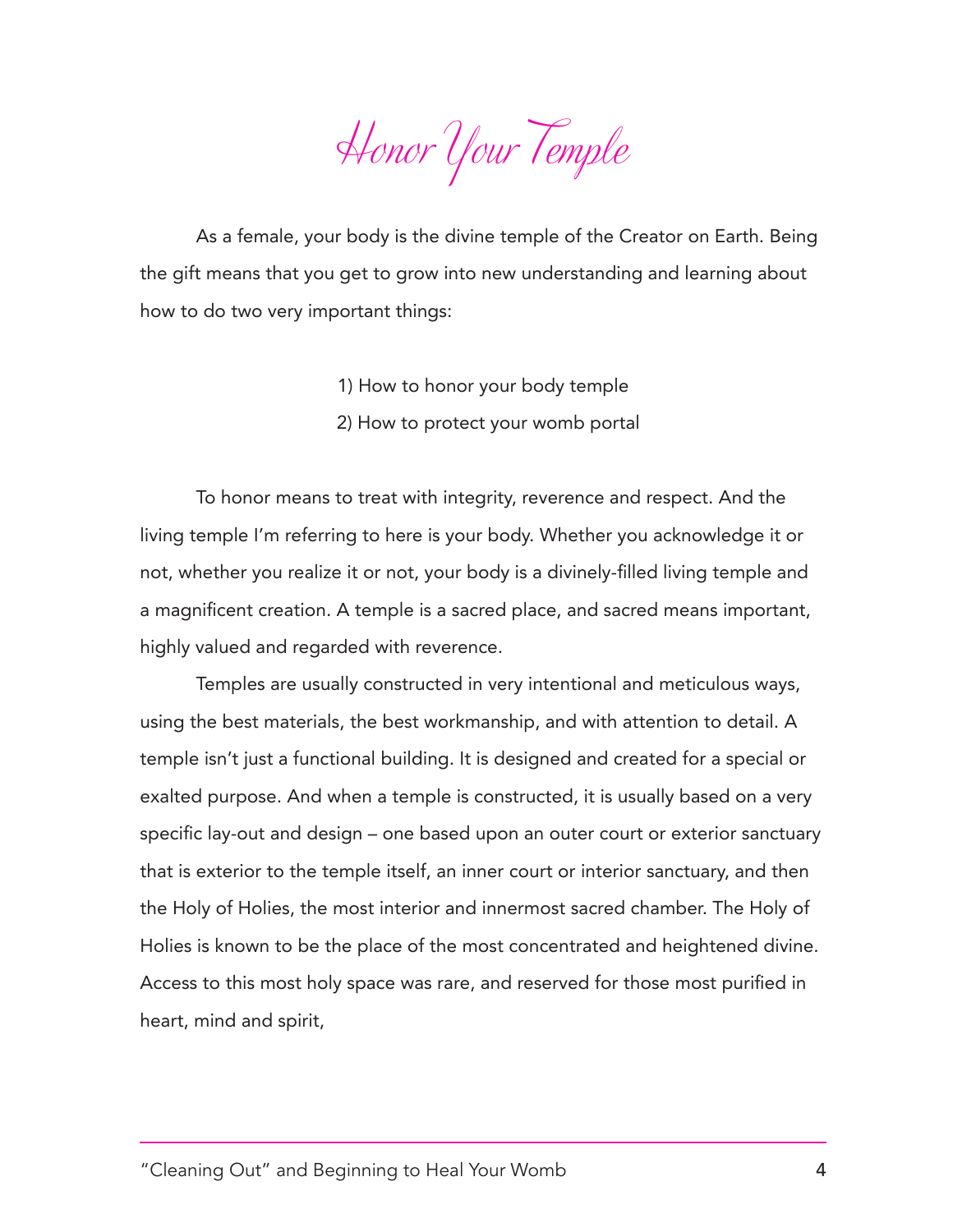## *Did you know that our bodies, as living temples, are patterned after this same design?*

When you know that you are The Gift, you recognize that the outer court is your life environment and the space that people and things in your life occupy. This life environment includes your home, car, workplace, co-workers, family members, friends, and physical items in your environment, etc. The inner court is your body itself. And guess what's the Holy of Holies of the living body temple of a female? The center and innermost chamber of your body – your womb – is your Holy of Holies. Even if your physical uterus, an organ, has been removed, I assert that the space within called your womb still exists. Your womb is the physical center of your body as well as your creative center and your feminine center.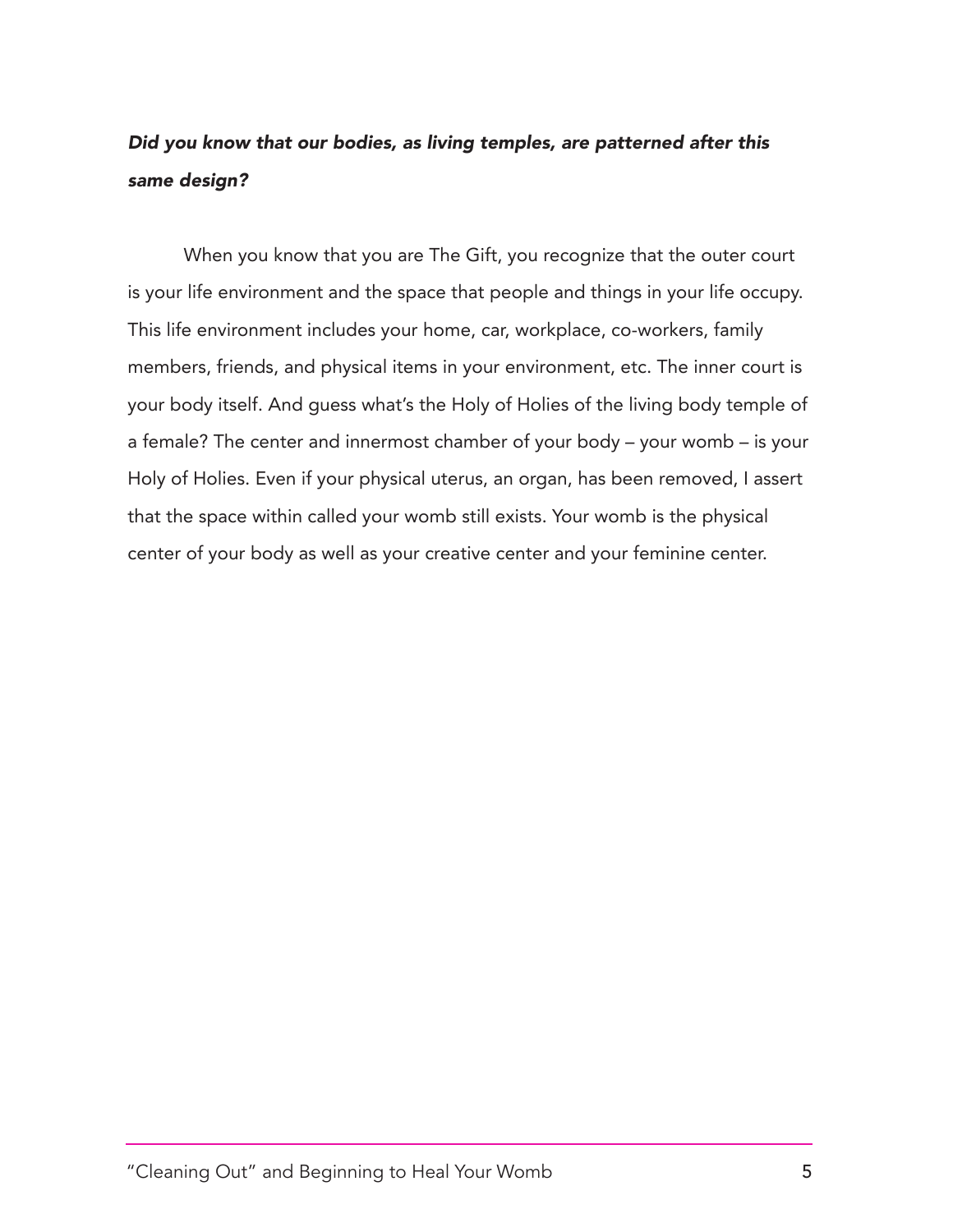Your Womb Represents Birthing

Your womb is the literal and also symbolic space and place where something is incubated, nourished and is then birthed from within you. It is a place from which something is generated. In addition to being the sacred space inside which new human life gestates and develops, the womb is also the space within from which we incubate and birth new dreams, vision, and ideas. This is why including the womb as part of the B. L. I. S. S. S. Awareness Process in The Love Lies is important. Your womb is the center of your being as a "womb-an." It is the sacred inner space that is unique to your female body. Actually, it could be considered, for a woman, a second heart, based upon its ability to "hold" or transmute energy, and its sensitivity to energy, and especially the generating and offering of magnetic, female love energy. It is the "generating center" of your feminine magnetism. When your "womb's spiritual battery" is low, so is your feminine magnetism. When your "womb's spiritual batter" is charged up, and high, so is your feminine magnetism.

Men do not have wombs or even the equivalent of a womb within their bodies. This is why special care and attention is required, and particularly being sure our wombs don't become repositories of unhealed emotions such as rage, resentment or the festering emotional wounds of "kicks, punches and blows" (figuratively speaking, and maybe for some of us, literally speaking….) to our feminine identity, creativity or sense of self.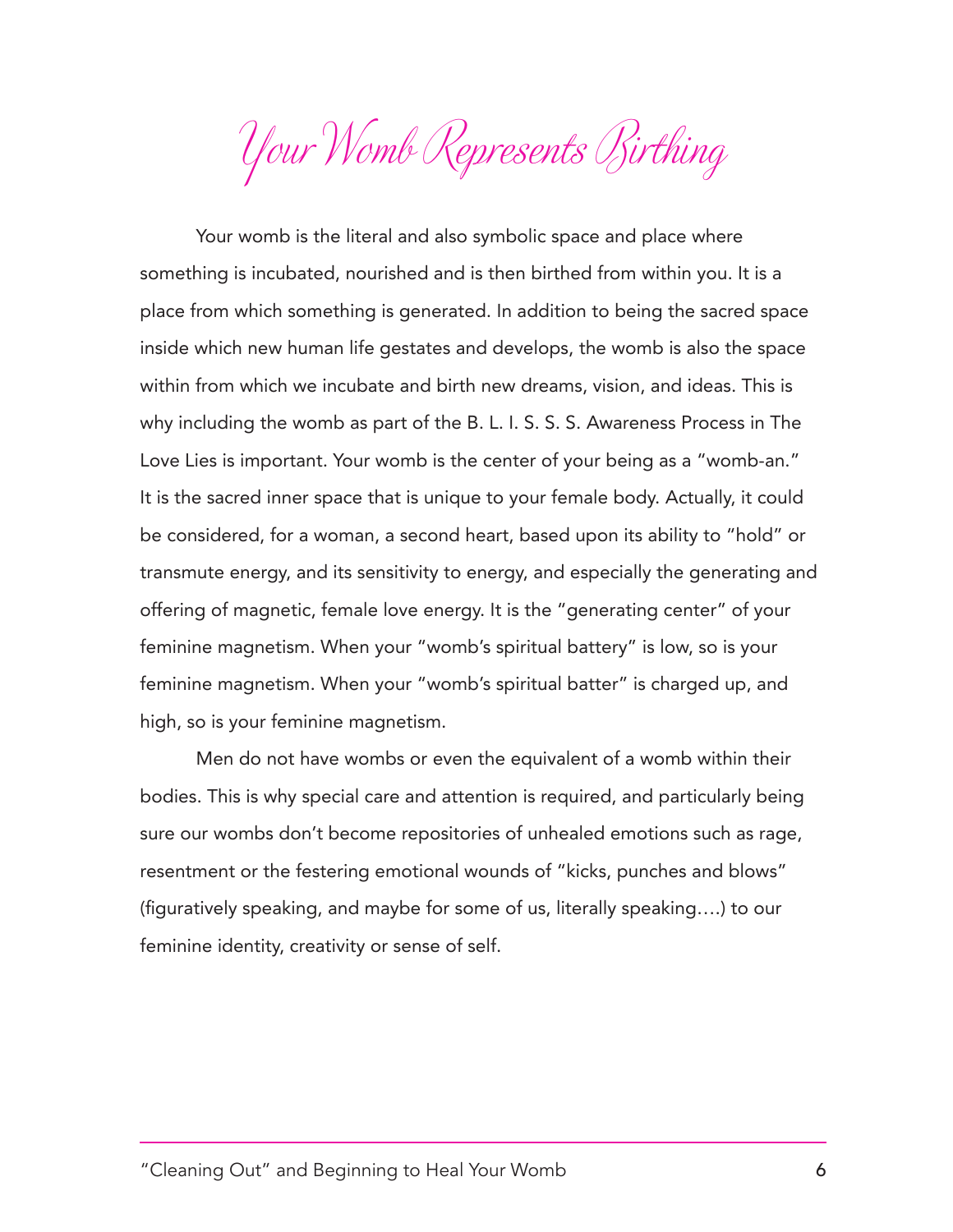Guarding the Gateway of your Living Body Temple

Just as with a temple there are points of entry, so it is with our living body temples. I call these points of entry gateways or portals. I first heard speaker Simon T. Bailey use this concept of "gates" at a conference I attended several years ago, to describe our eyes and ears. Here I've taken it a step further and use the term gateway to describe your vagina, your Yoni/your Goodness.

Your vagina, your Yoni, what I call your Goodness in my book, is the gateway, doorway or portal to your womb, your Holy of Holies. In the ancient temples, very few earned entrance into this most sacred chamber of the temple, which was inside of the inner court or inner sanctuary. Even entrance in the temple's outer court or outer sanctuary was selective. Sentries stood at the outer sanctuary entrance, determining who was allowed to enter past the outer sanctuary walls.

You can also overlay this same temple design to your home, as well as to your body. Your home could be considered the outer court or outer sanctuary, your bedroom the inner court or your inner sanctuary, and then your body, the Holy of Holies. This is one of the reasons, in the Love Academy, that I teach women to honor their "outer court" or "outer sanctuary." It's important that you honor and treat your home as an extension of yourself. This means being mindful of who enters your "outer sanctuary" space and not arbitrarily allowing men into your home, or allowing arbitrary men into your home.

There are plenty of things you can do with a man that are outside of your home, or outside of his home, as far as that goes. Stay outside of the sacred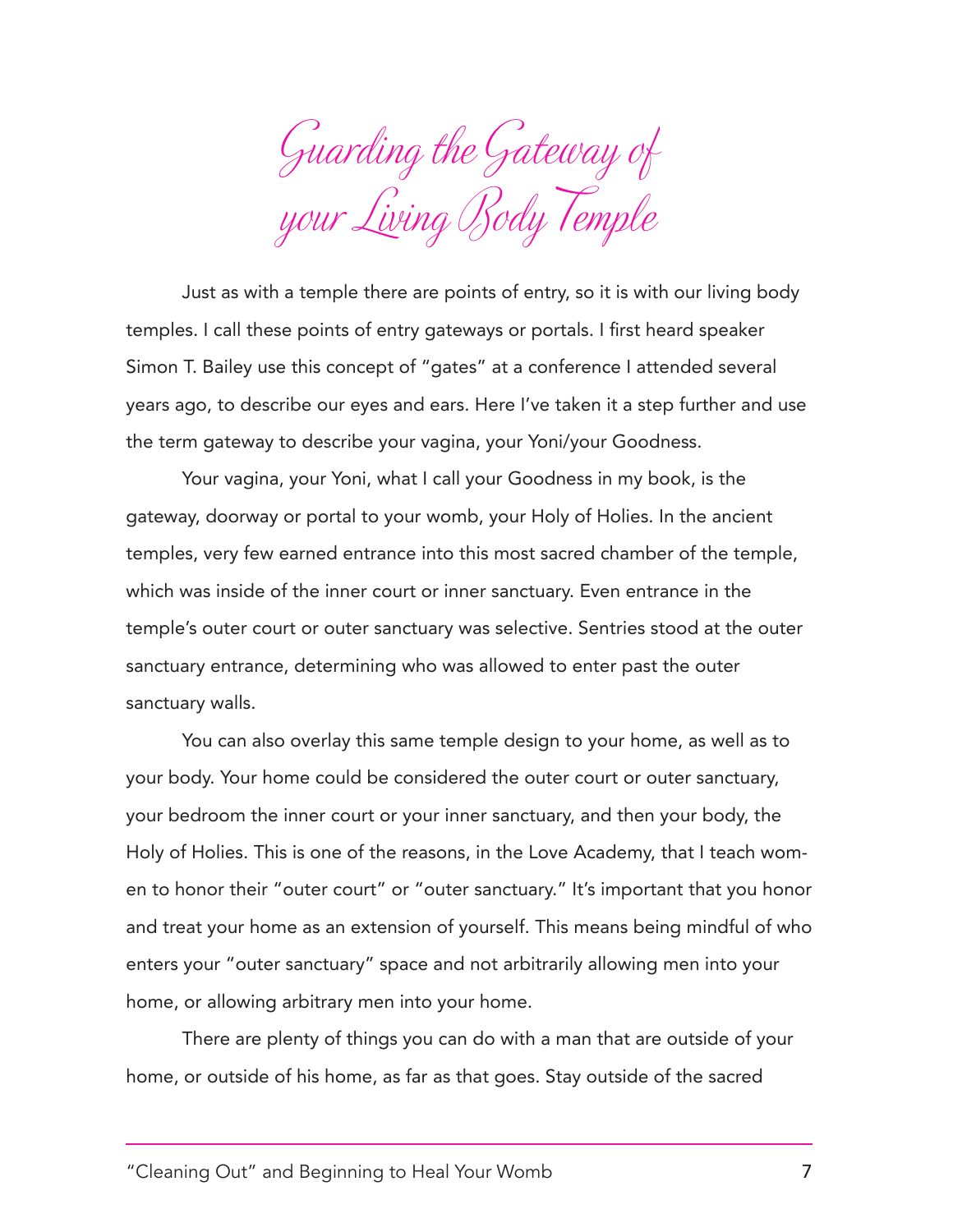domain of your temple. Consider entry through your front door, whether you live in an apartment, condo, or house, is the gateway to your outer court, your home/ living space. The likelihood of him gaining entrance to your bedroom, your inner court, just increased 100% once he enters your home/living space. And the likelihood of him soon thereafter gaining entry into your Holy of Holies just increased 100% percent, too. Get my message here? You cross a sacred threshold when you enter someone's home.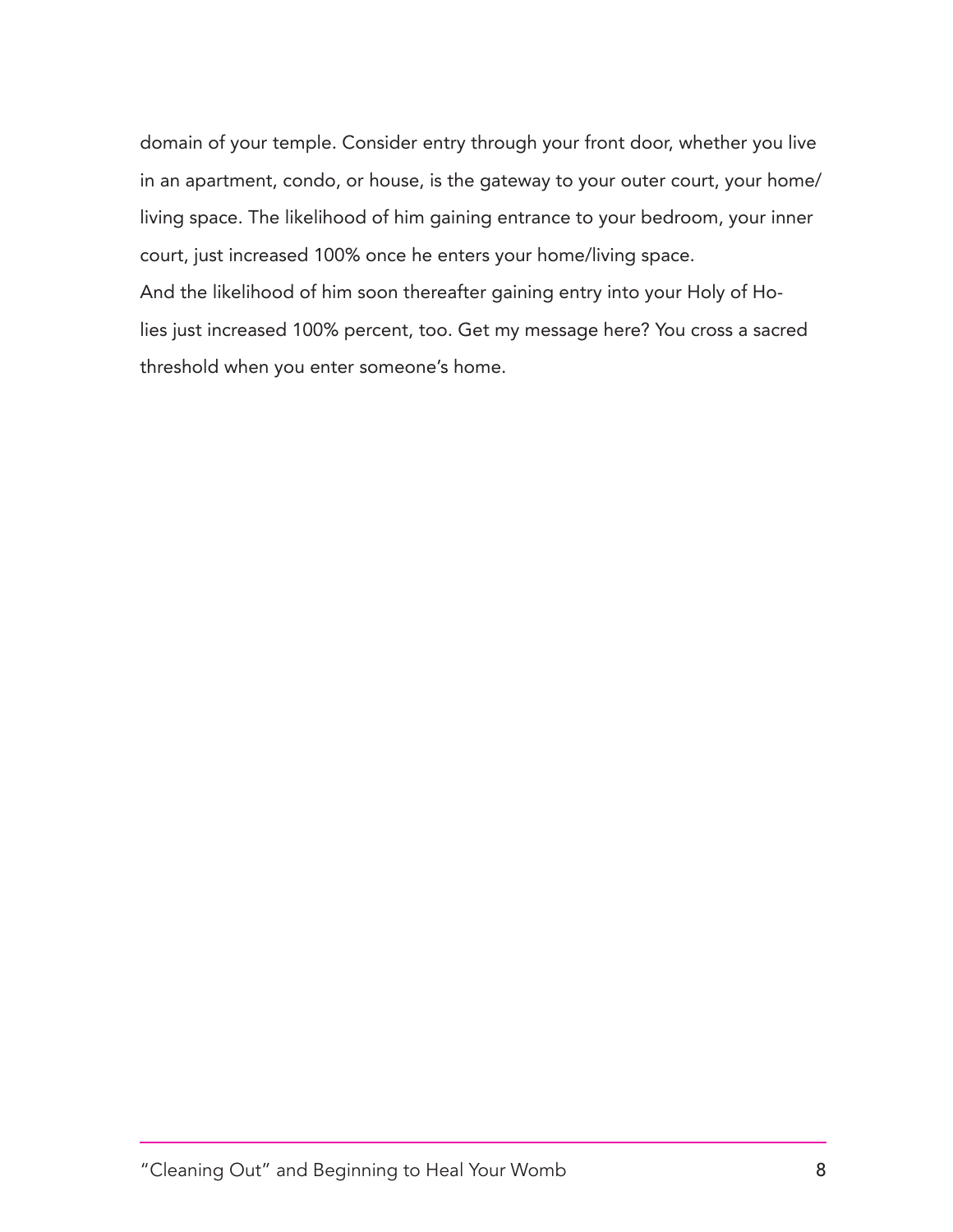

This is why healing in the form of forgiveness is so important as a starting place. Forgiveness is instrumental in beginning to "clean out" the low-level, damaging or destructive"footprints" that have been left in your womb that are "hanging out" within your body and festering into growths. I believe that each physical aspect of our bodies has a spiritual counterpart or equivalent spiritual function. So if the womb is the sacred inner space unique to women, then experiences that we interpreted or experienced as an assault, attack, aggression, or a"blow" to our feminine selves can be reflected in this physical area of our bodies as hardened masses, either benign or malignant, such as tumors, fibroids, cysts and polyps. The same way that you can clean out a physical space and rid it of junk, garbage, and clutter, your womb can also be cleaned out. This space within is unique to women. And we must tend to it and care for it accordingly.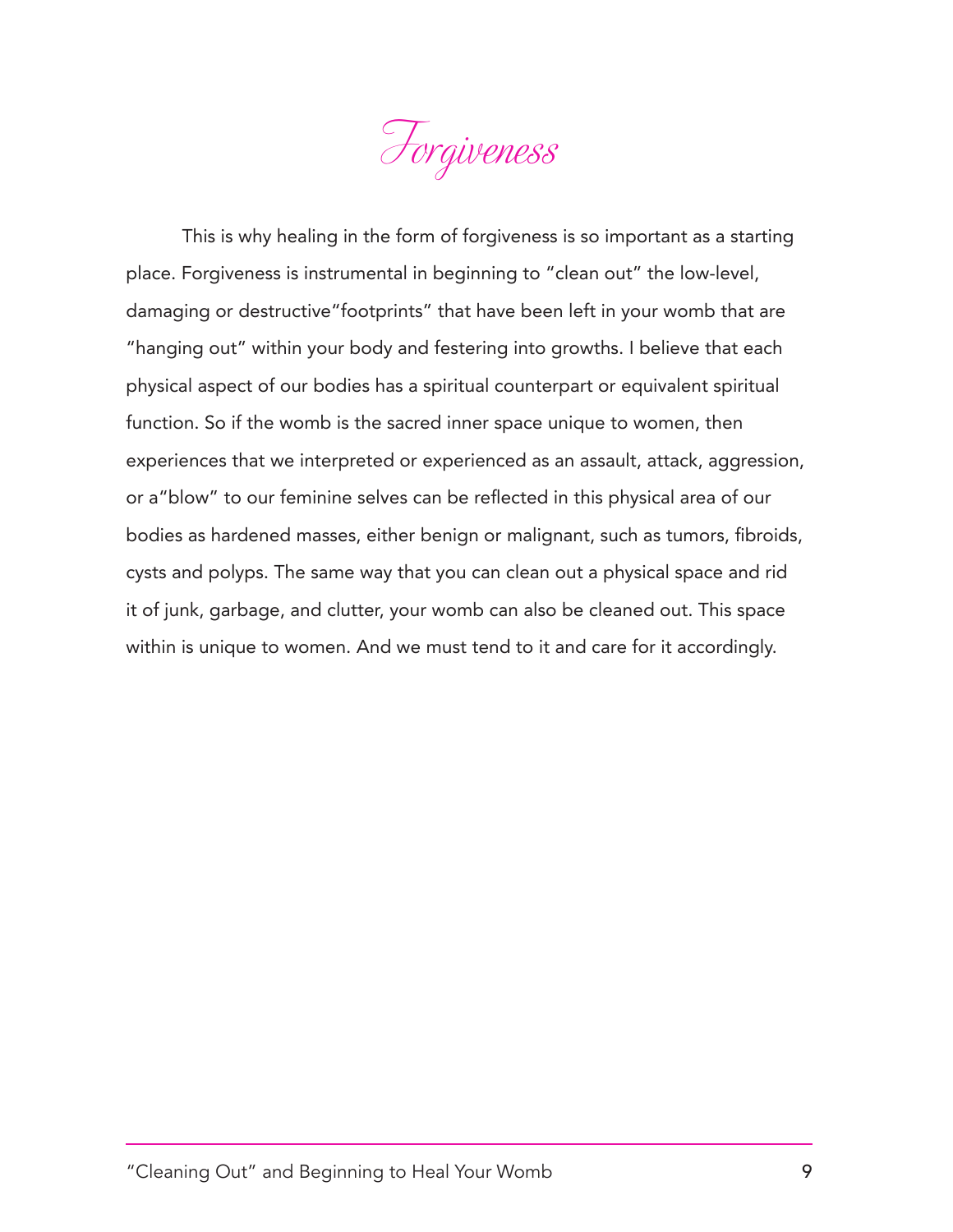Cleaning Out Your Womb

You can actually "clean out" your womb, and there are several ways to do it. Earlier I mentioned that the woman's body is the receiving, especially in sexual intercourse. What we don't realize is that the men that have entered our bodies leave an emotional and spiritual imprint within. This emotional imprint can lower your vibration or raise it, depending on the nature of the emotions that have been transmuted through the inter-course of your two bodies.

If men entering your body have unforgiveness, frustration, irritation, or unresolved anger, resentment, rage, bitterness, shame, guilt, etc. they are"carrying" in their bodies, then this emotional energy imprint can be transmitted to you and into your womb when he enters you. Your bodies are joined and become one during intercourse. You womb is like a magnetic bowl, and it "holds" energy. This can bode either positively or negatively for you, depending on the quality and vibration of the emotional energy you've "absorbed." And this is the case whether or not you use a condom.

Whether you are aware of it or not, your spirits intermingle as well as your energy fields during sex. In cultures where sex is still considered sacred (it isn't here in the U. S., though we claim to be a Christian nation. Our currency reads: In God we Trust - hmmm), it is understood that the man's emotional energy imprint can remain within a woman for up to 7 years!! Even if it is a much shorter time, we need to understand how to "clean out" our wombs from low emotional vibrations that have been hanging out and building up within us. And his "stuff" is in addition to our own "stuff" that may have already been hanging out in your womb. No wonder women have epidemic levels of uterus issues such as fibroids, cysts, tumors, and polyps in this country!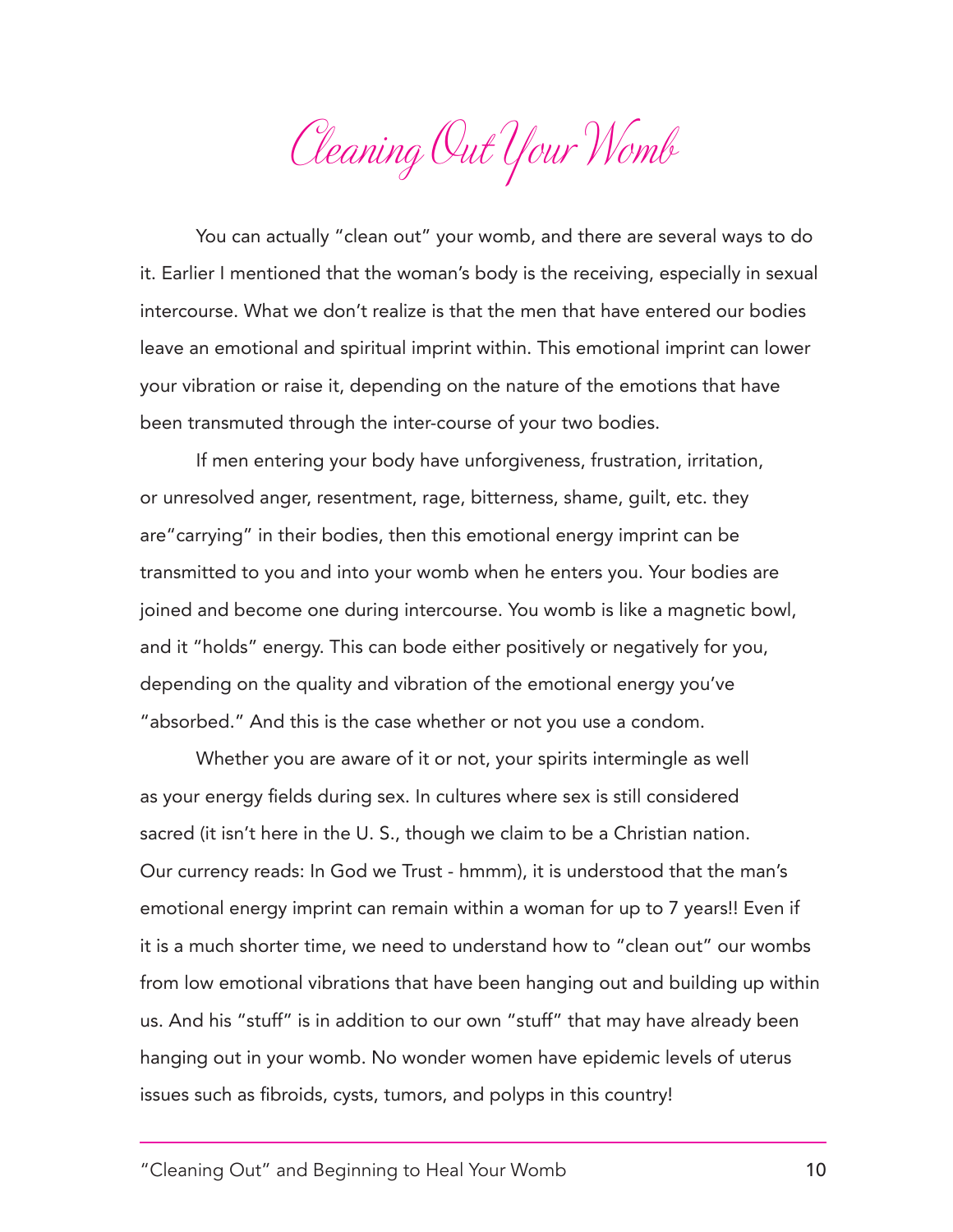There are specific spiritual processes and treatments you can use to do this. I am going to share with you some general steps that I'm aware of, as well as offer you some specific resources.

*Resource:* One book I definitely recommend, related to womb damage, womb health, and healing from "blows" to your feminine center, is *Overcoming an Angry Vagina, by Queen Afua.*

*Resource: The Healing Power of the Sacred Woman: Health, Creativity and Fertility for the Soul* by Dr. Christine R. Page. A book that delves deeply into the history and mythology of the divine feminine.

*Resource:* My amazing sister, Ericka D. Jackson, is a powerful minister that offers powerful tools for healing through her Convergence Spiritual Cleansing Method, that can aid you in"moving out" the energies of the junk, garbage and old stuff that may be "hanging out" in your womb, or other areas of your body temple. This is a Christian-based approach. You can go to www.ErickaJackson.com and click on "Upcoming Events" for more details or order her selfstudy course.

*Resource:* Herbal Womb healing resources: TheWombSauna.com; MayaMoonHealingArts.com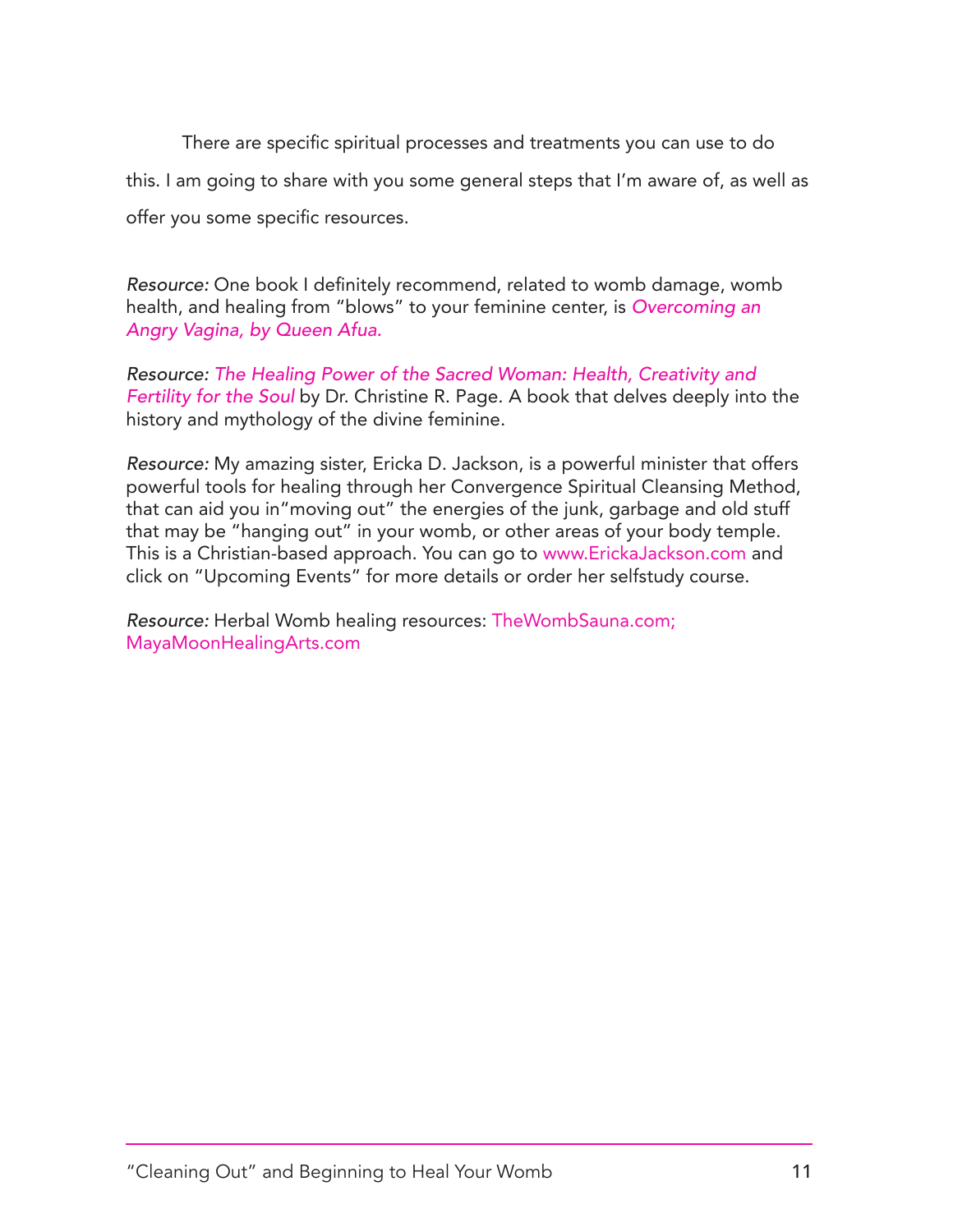Your Womb is Sacred

Your body communicates to us in many ways, including through the sensation we call pain. Pain is communication designed to get our attention. And too often instead of exploring the causes of the pain, including the spiritual and emotional causes, we are anxious to mask it, medicate it, minimize it, numb it, or in some cases, cut out or remove what is causing the pain, without first finding out what our body is trying to "say" or is trying to really communicate.This also applies to our wombs.

In her book, Sacred Woman, author Queen Afua advocates having a conversation with your womb. For real. Actually entering into a dialogue and listening to what it wants to say and what it wants to tell you. This might be a totally new concept for you, and something that is a stretch for you to consider. I invite you to remain open, and not to dismiss it just because it's new to you, or outside of your personal comfort zone.

The American culture, with its traditional, allopathic approach to medicine has done a great job dis-connecting us from our wombs and our bodies, instead of supporting a holistic, integrative approach. The body is a "thing" to be cured with pharmaceuticals or surgery. Actually, the body has built-in, divinely installed self-healing abilities, and in its healthy and natural state, is to be pain-free, disease free and medication-free.

Recently, I was attending a gathering out at my mentor's house (Dr. Maxine Mimms, my 86-years young mentor of the past 16 years), and the ages of the women attending ranged from 25 to 52. As we were going around the circle, I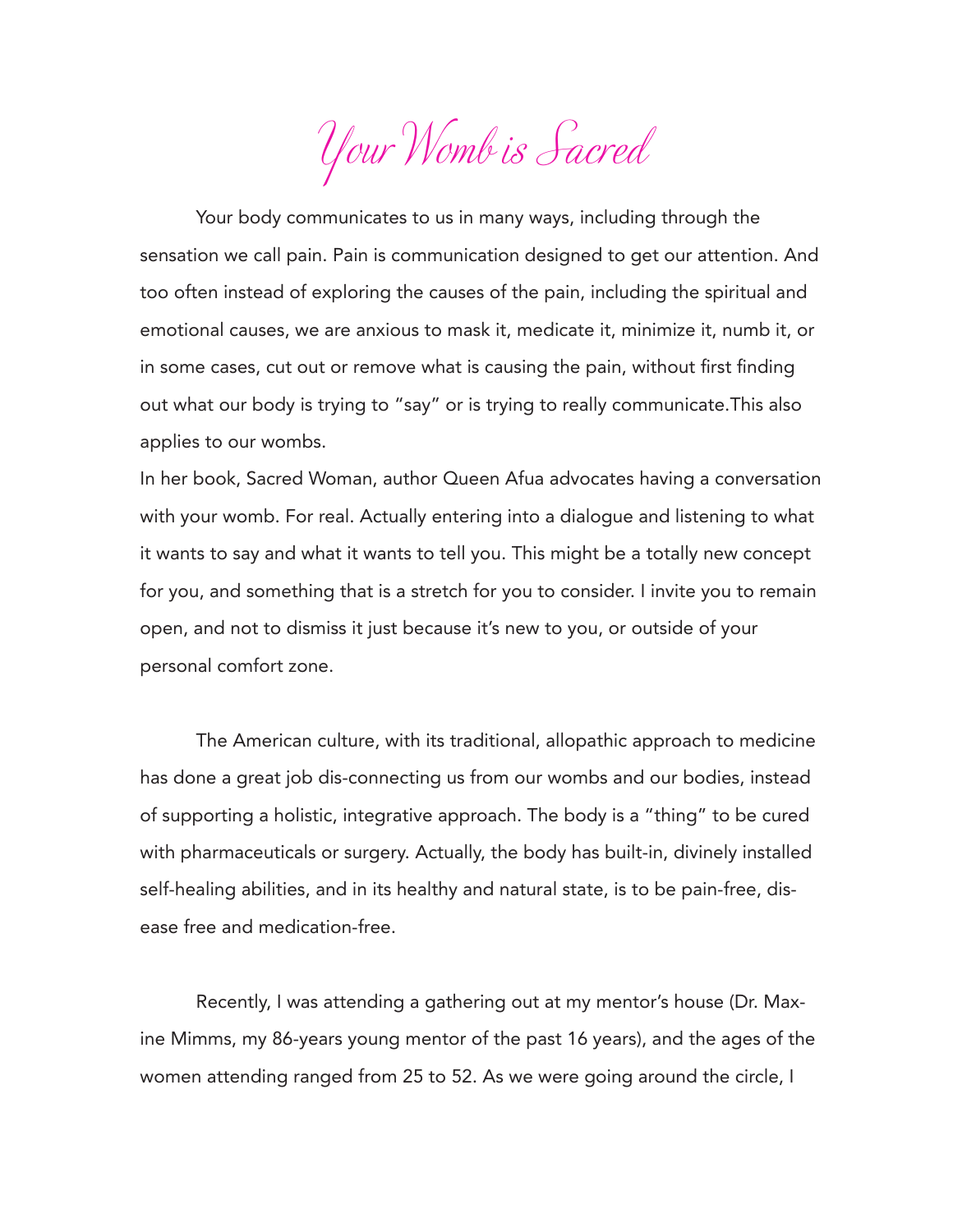shared my gratitude for having a body that was pain-free, medication-free and disease-free. I was amazed when my mentor asked the group how many of the ladies present were experiencing pain, dis-ease or taking medication. Shockingly, all of the ladies present under the age of 35 raised their hands! There was a time when only the"older" women in a gathering of women might raise their hands to this question.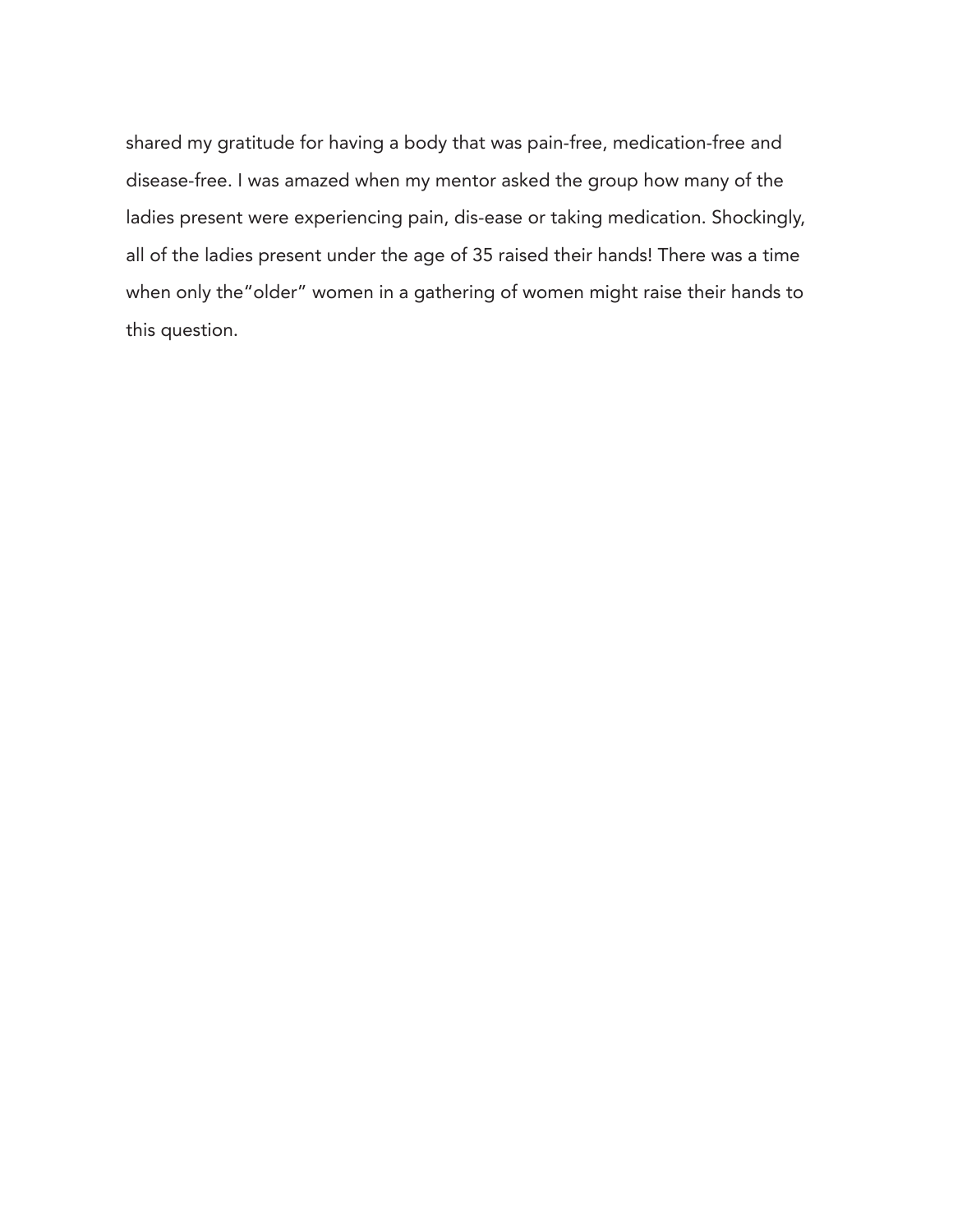Womb Dialogue

Let's now roll forward and move into a simple exercise you can do to enter in to a dialogue with your womb. In other words, you're entering into a dialogue with yourself, since your womb is part of you.

To get you started, here are some questions to help you reconnect with your womb, your creative center, the seat of your feminine power and the gateway to life on Planet Earth. These inquiry questions are adapted from Queen Afua's *Sacred Woman.* 

In *Sacred Woman*, Queen Afua explains,

If a womb is damaged in any way – if it has experienced heavy menstrual bleeding or PMS, if it has sustained numerous infections, fibroids, or tumorous growths, if the womb area has been cut, bruised, irradiated, or chemically sprayed, it is has experienced invasion or abuse by a sexual partner, if it has been harmed by abortions or a hysterectomy – then a woman's level of creativity and inspiration, stability, success in relationships, fertility levels and joy are potentially impaired.

She reminds us, "When your womb in is pain, it means your womb wants to speak." These are some powerful assertions, and ones that may be very new to your ears. But if you stop and think about it, we know it to be true. When we say, "My gut told me"…..or "I can feel it is my gut"….you are referring to the area of your body where your womb is located, the same area immediately an inch below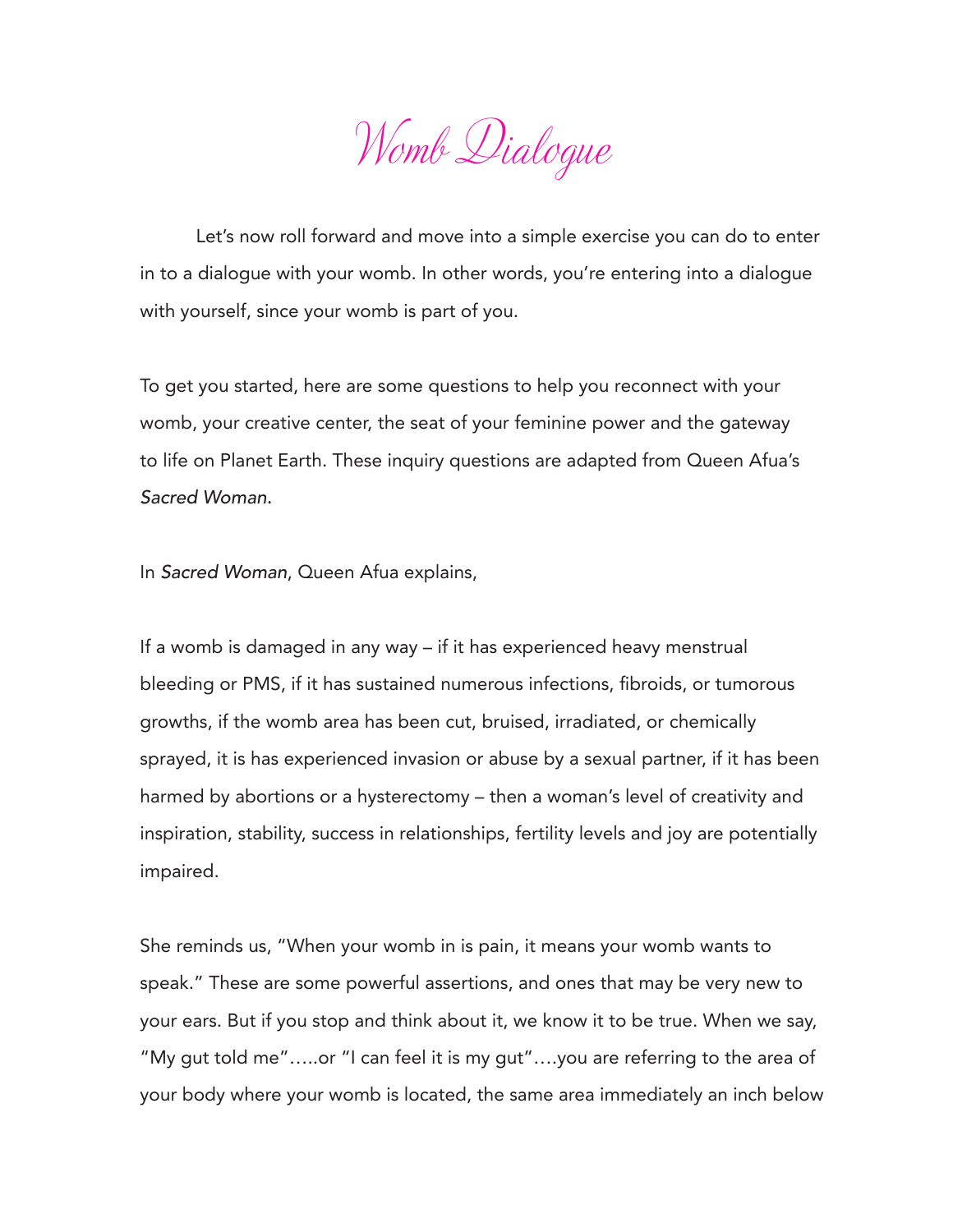your belly button, also known as the solar plexus area.

This exercise of speaking to your womb may be a stretch for you, but I encourage you to be willing to try it. The body holds vast intelligence and it speaks not only through using pain and dis-ease as communication, but if you recognize that it has much to say, then you will be able to "hear" it speak in response to your questions.